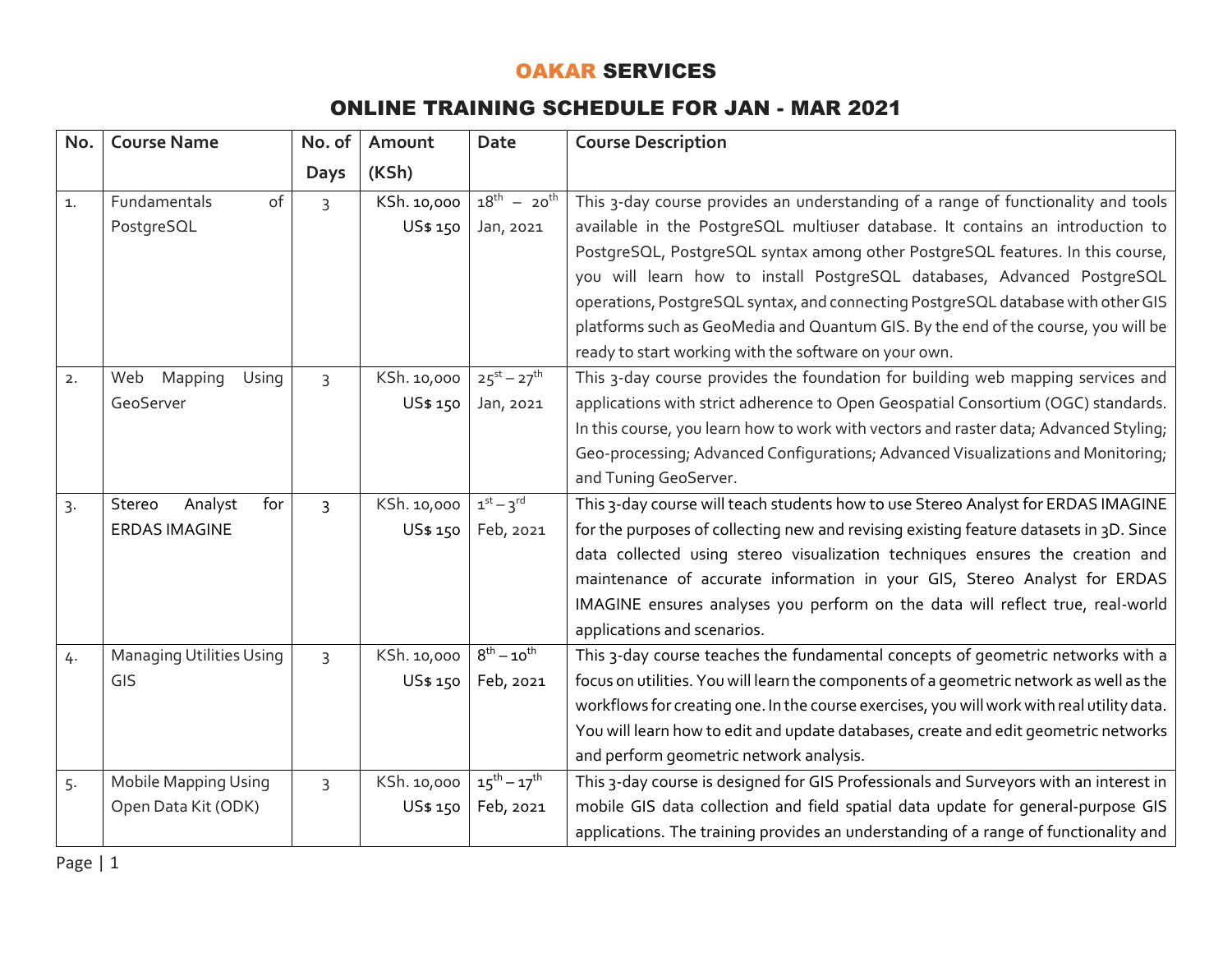| No. | <b>Course Name</b>    | No. of         | Amount      | <b>Date</b>         | <b>Course Description</b>                                                                |
|-----|-----------------------|----------------|-------------|---------------------|------------------------------------------------------------------------------------------|
|     |                       | <b>Days</b>    | (KSh)       |                     |                                                                                          |
|     |                       |                |             |                     | tools available in the Open Data Kit software. This course demonstrates to               |
|     |                       |                |             |                     | participants how to use ODK to capture, visualize and edit data in the field and how     |
|     |                       |                |             |                     | to transfer field edits to a GIS environment.                                            |
| 6.  | Image Processing with | 3              | KSh. 10,000 | $22^{nd} - 24^{th}$ | This 3-day course takes you through image processing, image analysis, automation         |
|     | <b>ERDAS Imagine</b>  |                | US\$ 150    | Feb, 2021           | tools for feature extraction and GIS analysis. This course focuses on Image processing   |
|     |                       |                |             |                     | concepts including image rectification; image projections; geometric and radiometric     |
|     |                       |                |             |                     | corrections; image enhancement and stretching with low and high pass filters;            |
|     |                       |                |             |                     | stacking and compositing; and image mosaics and sub-setting. The course also             |
|     |                       |                |             |                     | covers image algebra; principal component analysis; image classification; sub-pixel      |
|     |                       |                |             |                     | classification; knowledge classifier; classification and regression trees; training data |
|     |                       |                |             |                     | collection; and change analysis.                                                         |
| 7.  | Fundamentals of       | 4              | KSh. 15,000 | $1^{st} - 4^{th}$   | In this 4-day intermediate, application-oriented course, students will learn the tools   |
|     | Imagine               |                | US\$ 200    | Mar, 2021           | and functionality necessary to complete a desktop mapping project, using Imagine         |
|     | Photogrammetry        |                |             |                     | Photogrammetry (formerly LPS). Instructors will explain how to triangulate a block       |
|     |                       |                |             |                     | of images, extract elevation data, and create ortho-rectified imagery. Data sources      |
|     |                       |                |             |                     | used include conventional aerial photographic frames and high-resolution imagery.        |
| 8.  | Mobile Mapping using  | $\overline{2}$ | KSh. 10,000 | $8^{th} - 9^{th}$   | This 2-day training provides a foundation for working with GeoMedia WebMap               |
|     | GeoMedia WebMap       |                | US\$ 100    | Mar, 2021           | Mobile App to perform real-time data capture and updates against an enterprise GIS.      |
|     | Mobile                |                |             |                     | In this course you will explore Web Service that enable accessing of Geospatial          |
|     |                       |                |             |                     | information over the internet in web mapping and mobile mapping applications             |
| 9.  | Fundamentals of       | $\overline{4}$ | KSh. 15,000 | $15^{th} - 18^{th}$ | This 4-day course offers an introduction to the ERDAS Imagine software. Instructors      |
|     | ERDAS Imagine I       |                | US\$ 200    | Mar, 2021           | present concepts of Remote Sensing and GIS, thereby providing a strong foundation        |
|     |                       |                |             |                     | in image processing and GIS. In addition, topics on data visualization, image            |
|     |                       |                |             |                     | classification, ortho-rectification, feature extraction, GIS analysis and image          |
|     |                       |                |             |                     | mosaicking are also covered.                                                             |
| 10. | UT for ArcGIS Server  | $\overline{2}$ | KSh. 10,000 | $22^{nd} - 23^{rd}$ | This 2-day course provides the foundation for working with UT for ArcGIS Server          |
|     |                       |                | US\$ 100    | Mar, 2021           | technology to create and publish maps as well as services. UT for ArcGIS Server          |
|     |                       |                |             |                     | enables building powerful solutions for sharing of geospatial data by creating           |
|     |                       |                |             |                     | standards-compliant web mapping applications using ArcGIS for Silverlight. In this       |